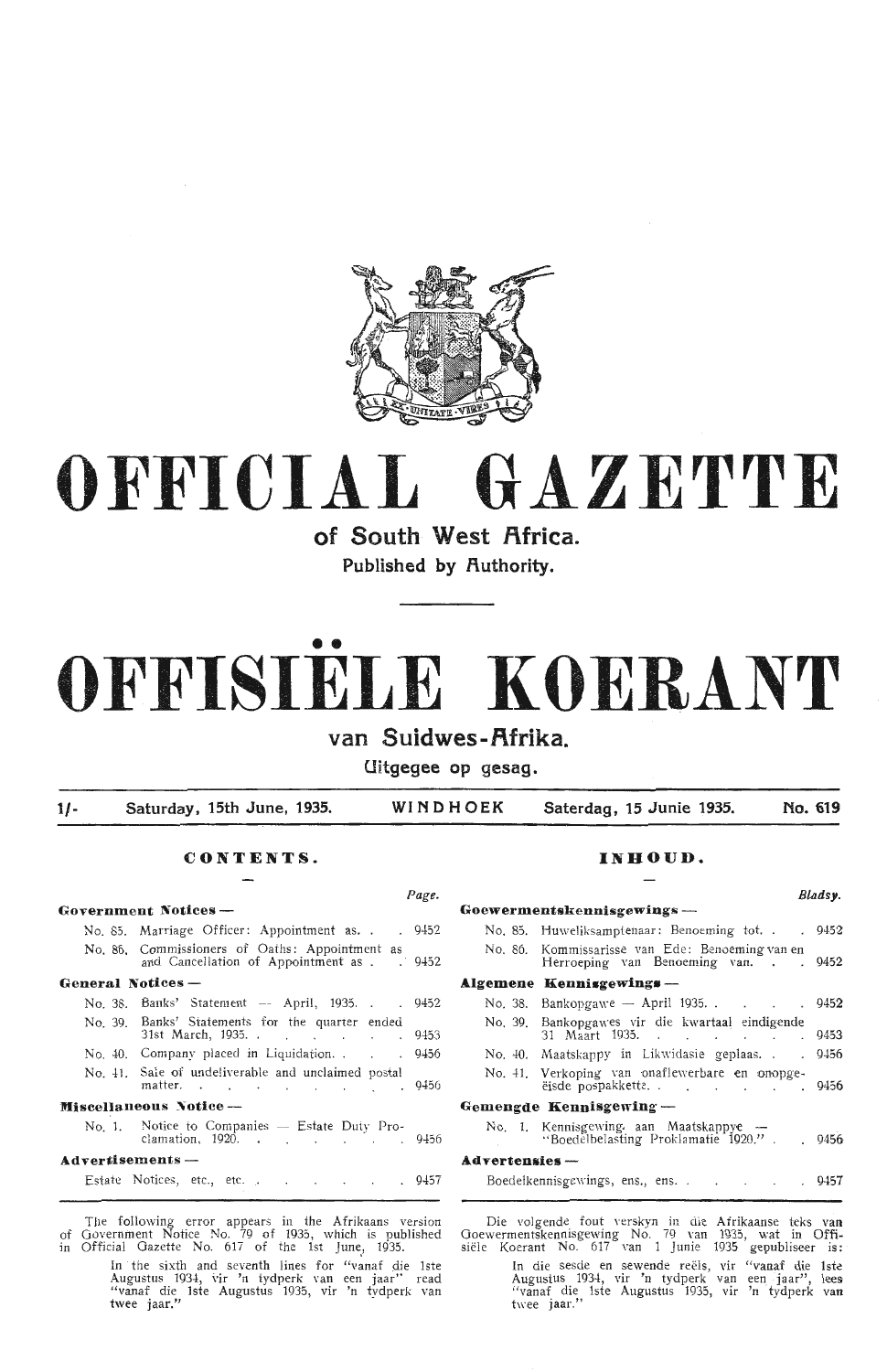# **Government Notices.**

The following Government Notices are published for general information.

> A. H. M. LOUW, *Actg. Secretary for South West Africa.*

Office of the Administrator, Windhoek.

No. 85.] **[ 4th June, 1935.** 

### MARRIAGE OFFICER: APPOINTMENT AS

The Deputy Administrator has been pleased, in terms of section *five*, sub-section (2) of the Solemnization of Marriages Proclamation, 1920 (Proclamation No. 31 of 1920), to approve of the appointment of Pastor ITHIEL BASIL BUR-TON of the Norfh'ern Rhodesia Mission Field of Seventh-Day Adventists as a Marriage Officer for the solemnization of native marriages in tne Caprivi Zipfel, with effect from the 15fh' June, 1935.

No. 86.] [ 12th June, 1935, No. 86.] [ 12 Junie 1935.

APPOINTMENT AS COMMISSIONER OF OATHS. BENOEMING VAN KOMMISSARIS VAN EDE

*Area of Jurisdiction:*  $Rersmagsgebied$ :

PETRUS HENDRIK GROBLER: Territory of South West PETRUS HENDRIK GROBLER: Africa.

CANCELLATION OF APPOINTMENT AS COMMIS-SIONER OF OATHS.

**JOHANN** FRIEDRICH SCHROEDER: Magisterial districts of Omaruru, Karibit and Swakopmund.

Die volgende Goewermentskennisgewings word vir alge-

**Goewermentskennisgewings.** 

gemene informasie gepubliseer;

A. H. M. LOUW, *W aam. Sekretaris vir Suidwes-Afrika.* 

Kantoor van die Administrateur. Windhoek,

No. 85.] [ 4 Junie 1935.

HUWELIKSAMPTENAAR: BENOEMING TOT.

Dit het die Waarnemende Administrateur behaag om,<br>ooreenkomstig artikel *vyf*, subartikel (2) van "De Huwe-<br>liksvoltrekkings Proklamatie 1920" (Proklamatie No. 31 van<br>1920), die benoeming van Predikant ITHIEL BASIL BUR-TON van die Noord-Rhodesiese Sendingsveld van die Sewende-Dag Adventiste tot Huweliksampknaar vir die voltrekking van naturelle huwelike in die Caprivi Zipfel goed te keur1 ingaande vanaf 15 Junie 1935.

Oebied Suidwes-Afrika.

HERROEPING VAN KOMMISSARIS VAN EDE

JOHANN FRIEDRICH SCHROEDER: Magistraatsdistrikte<br>Omaruru, Karibit<br>en Swakopmund.

General Notices. | Algemene Kennisgewings.

(No. 38 of/van 1935.)

BANKS' STATEMENT, APRIL, 1935, **IN** TERMS OF SECTION 7 OF PROCLAMATION NO. 29 OF 1930, THE BANKS PROCLAMATION, 1930.

BANKOPGAWES, APRIL 1935, INGEVOLOE ARTIKEL 7 VAN PROKLAMASIE No. 29 van 1930, DIE BANKE-**PROKLAMASIE** 1930.

|                                                     |                             | in Suidwes-Afrika                             | Liabilities to the Public in S.W. Africa<br>Verpligtings teenoor die Publiek                                                                                                                        |                               |                              | Cash Reserves in South West Africa<br>Kontant Geldreserwes in S.W.- Afrika | Advances and                                                                                              |                                                                                                               |                                                                                           |                                             |
|-----------------------------------------------------|-----------------------------|-----------------------------------------------|-----------------------------------------------------------------------------------------------------------------------------------------------------------------------------------------------------|-------------------------------|------------------------------|----------------------------------------------------------------------------|-----------------------------------------------------------------------------------------------------------|---------------------------------------------------------------------------------------------------------------|-------------------------------------------------------------------------------------------|---------------------------------------------|
| BANK                                                | Demand<br>Opvorder-<br>bare | Deposits etc. / Depositos ens.<br>Time<br>Tyd | <b>IBank notes</b><br>issued in and<br>payable in the<br>Territory of<br>S.W.Africa<br>in circulation.<br> Banknote uit-l<br>gereik in en<br>betaalb.in die<br>Gebied<br>S.W.- Afrika<br>in omloop. | <b>TOTAL</b><br><b>TOTAAL</b> | Gold Coin<br>Gemunte<br>Goud | Subsidiary<br>Coin<br>Pasmunt                                              | South Africa<br>Reserve<br>BankNotes<br>Note van die Note van<br>Suid-<br>Afrikaans:<br>Reserwe-<br>bank. | Notes of<br>other Banks<br>S. W. Africa<br>issue.<br>ander Banke<br>wat in S.W.-<br>Afrika uit-<br>gereik is. | Discounts in<br>Voorskotte en<br>Diskontos in<br>Suidwes-Afrika<br>Advances<br>Voorskotte | South West Africa<br>Discounts<br>Diskontos |
| The Standard Bank of South                          | £                           | £                                             | £                                                                                                                                                                                                   | £                             | £                            | £                                                                          | £                                                                                                         | £                                                                                                             | £                                                                                         | £                                           |
| Africa, Limited                                     | 298,892                     | 21,433                                        | 72,001                                                                                                                                                                                              | 392,326                       | 39.                          | 8,159                                                                      | 822                                                                                                       | 24,161                                                                                                        | 378,828                                                                                   | 66,257                                      |
| Barclays Bank (Dominion,<br>Colonial and Overseas). | 231,757                     | 11,157                                        | 83,395                                                                                                                                                                                              | 326,309                       | 3,279                        | 8,380                                                                      | 387                                                                                                       | 13,472                                                                                                        |                                                                                           | 315,953                                     |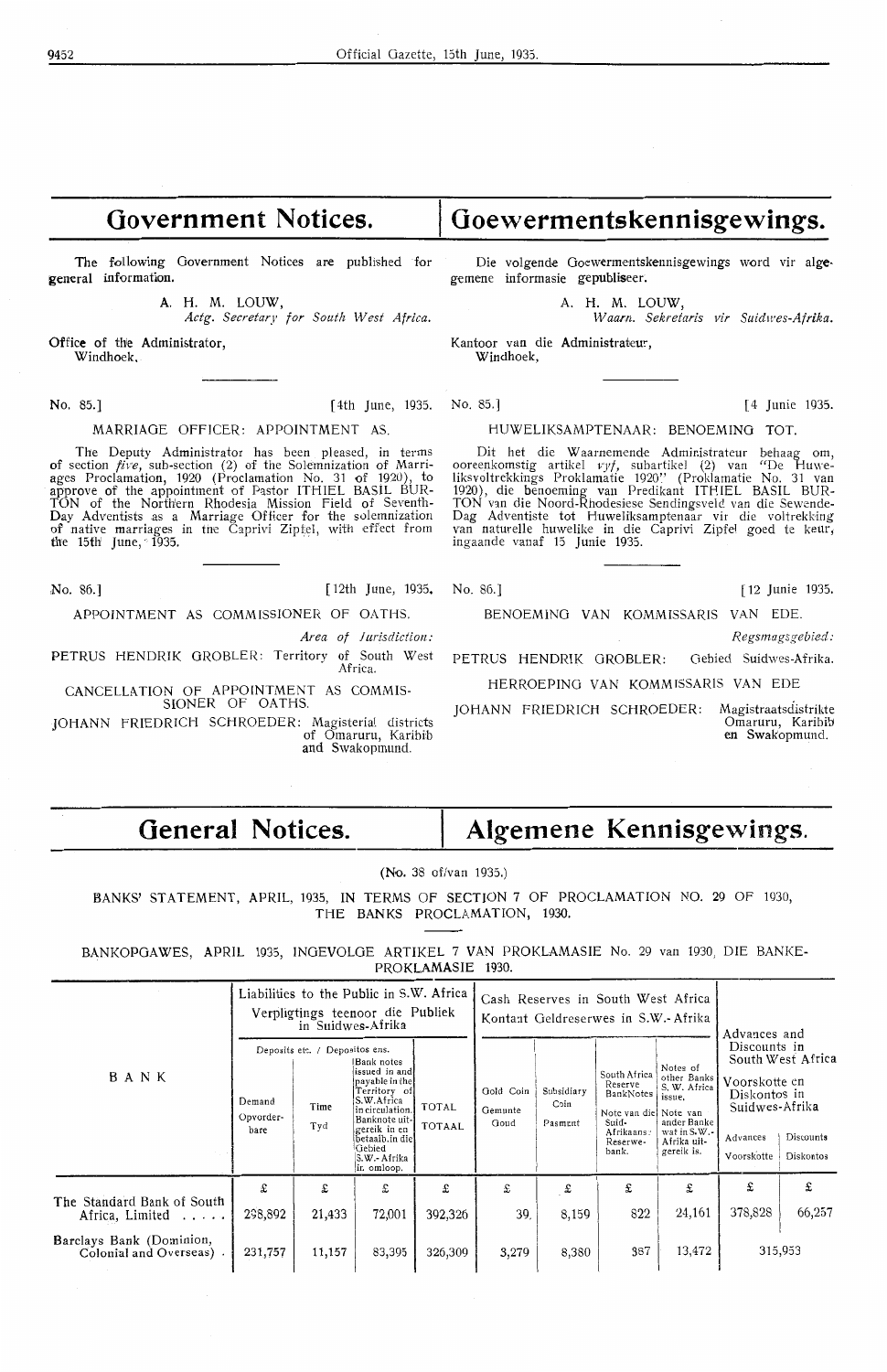(No. 39 of/van 1935).

BANKS' STATEMENT FOR QUARTER ENDED 31ST MARCH, 1935, IN TERMS OF SECTION *EIGHT* OF

PROCLAMATION NO. 29 OF 1930. (THE BANKS' PROCLAMATION, 1930.)

BANKEOPGAWES VIR KWARTAAL EINDIGENDE 31 MAART 1935, OOREENKOMSTIG ARTIKEL AGT VAN PROKLAMASIE NO. 29 VAN 1930. (DIE BANKEPROKLAMASIE 1930.)

THE STANDARD BANK OF SOUTH AFRICA, LIMITED. (With which is incorporated the African Banking Corporation Limited.)

Statement of Liabilities and Assets of the Standard Bank of South Africa, Limited, on the 31st day of March, <sup>11</sup> 935, prepared in accordance with the "Banks" Proclamation. 1930". DIE STANDERD BANK VAN SU!D-AFRIKA, BEPERK,

waarby die "African Banking Corporation, Limited" ingelyf is.

Opgawe van Laste en Bate van die Standerd Bank van Suid-Afrika Beperk, op die 31ste dag van Maart 1935, ooreen-<br>komstig die Bankeproklamasie 1930.

LIABILITIES. LASTE.

|                                                                                                                                | In S.W.Africa.<br>Binne S.W.Afrika.<br>(Union Currency.)<br>$($ Unie Munt. $)$ | Outside S.W.Africa.<br>Buite S.W.Afrika.<br>(Union Currency.)<br>$(Unie$ Munt.) | Total.<br>Totaal.<br>(Union Currency.)<br>(Unie Munt.) |
|--------------------------------------------------------------------------------------------------------------------------------|--------------------------------------------------------------------------------|---------------------------------------------------------------------------------|--------------------------------------------------------|
| To / Aan:<br>. (British Sterling $£10,000,000)$<br>Subscribed Capital<br>Britse Sterlg.<br>Getekende Kapitaal                  |                                                                                |                                                                                 |                                                        |
| Paid-up Capital.<br>Opbetaalde Kapitaal                                                                                        |                                                                                | 2,500,000 0 0                                                                   | 2,500,000 0 0                                          |
| Reserve Fund.<br>Reserwefonds                                                                                                  |                                                                                | 2,500,000<br>$0\quad 0$                                                         | 2,500,000 0 0                                          |
| Notes in Circulation.<br>Note in Omloop                                                                                        | 76,354 0 0                                                                     | 452,732 10 0                                                                    | 529,086 10 0                                           |
| Government Deposits:-<br>Regeringsdepositos:-                                                                                  |                                                                                |                                                                                 |                                                        |
| (a) Administration of S.W.A.<br>Administrasie van Suidwes-Afrika                                                               | $68,396$ $-4$ 7                                                                |                                                                                 | 68,396 4 7                                             |
| (b) Other Governments<br>Ander Goewermente                                                                                     |                                                                                | 747,498 7 11                                                                    | 747,498<br>711                                         |
| Savings Bank Deposits.<br>Spaarbank-depositos<br>Other Deposits:-                                                              | 41,289 0<br>- 1                                                                | 1,735,819 8 5                                                                   | 1,777,108 8 6                                          |
| Ander depositos:-<br>(a) Payable after notice or on a fixed day.<br>Betaalbaar na kennisgewing of op 'n bepaalde dag           | $27,344$ 8.0                                                                   | 14, 187, 658 11 4                                                               | 14,215,002 19 4                                        |
| (b) Payable on demand.                                                                                                         | 204, 137 17 8                                                                  | 33,801,242 19 11                                                                | 34,005,380 17 7                                        |
| Betaalbaar op aanvraag<br>Balances due to other Banks.                                                                         |                                                                                | 232,118 9 7                                                                     | 232,118 9 7                                            |
| Balanse verskuldig aan ander banke<br>Balances due to Head Office and Branches.<br>Balanse verskuldig aan hoofkantoor en takke | 56,235 15 9                                                                    |                                                                                 | 56,235 15 9                                            |
| Bills Payable<br>Wisselbriewe betaalbaar                                                                                       | 244 0 0                                                                        | 784,816 10 8                                                                    | 785,060 10 8                                           |
| Liabilities other than the foregoing<br>Verpligtings ander as die voorafgaande                                                 | 28,029 1 11                                                                    | 6,424,619 12 9                                                                  | 6,452,648 14 8                                         |
|                                                                                                                                | $£502,030$ 8 0                                                                 | 63,366,506 10 7                                                                 | 63,868,536 18 7                                        |
|                                                                                                                                | ASSETS.<br>BATE.                                                               |                                                                                 |                                                        |
|                                                                                                                                | In S.W.Africa.<br>Binne S.W.Afrika.<br>(Union Currency.)<br>(Unie Munt.)       | Outside S.W.Africa.<br>Buite S.W.Afrika.<br>(Union Currency.)<br>(Unie Munt.)   | Total.<br>Totaal.<br>(Union Currency.)<br>(Unie Munt.) |
| $By$ Per:<br>Coin in hand and in transit                                                                                       | 8,605 1 6                                                                      | 679,513 13 11                                                                   | 688,118 15 5                                           |
| Muntstukke in hande en onderweg<br>Bullion in hand and in transit.<br>$\cdot$ $\cdot$                                          |                                                                                | 36,372 10 3                                                                     | 36,372 10 3                                            |
| Staafgoud in hande en snderweg<br>Balances held in South African Res. Bank.                                                    |                                                                                | 9,360,081 10 8                                                                  | $9,360,081$ 10 8                                       |
| Balanse verskuldig deur Suid-Afrikaanse Reserwe Bank<br>Money at call or short notice                                          |                                                                                | 1,870,920 10 0                                                                  | 1,870,920 10 0                                         |
| Geld op aanvraag of kort kennisgewing<br>Notes of South African Reserve Bank.<br>$\sim$                                        | 536 10 0                                                                       | 1,164,404 10 0                                                                  | $1,164,941$ 0 0                                        |
| Note van Suid-Afrikaanse Reserwe Bank<br>Notes of other Banks.<br>and a strong control of the strong<br>Note van ander banke   | 19,374 10 0                                                                    | 361,012 9 5                                                                     | 380,386 19 5                                           |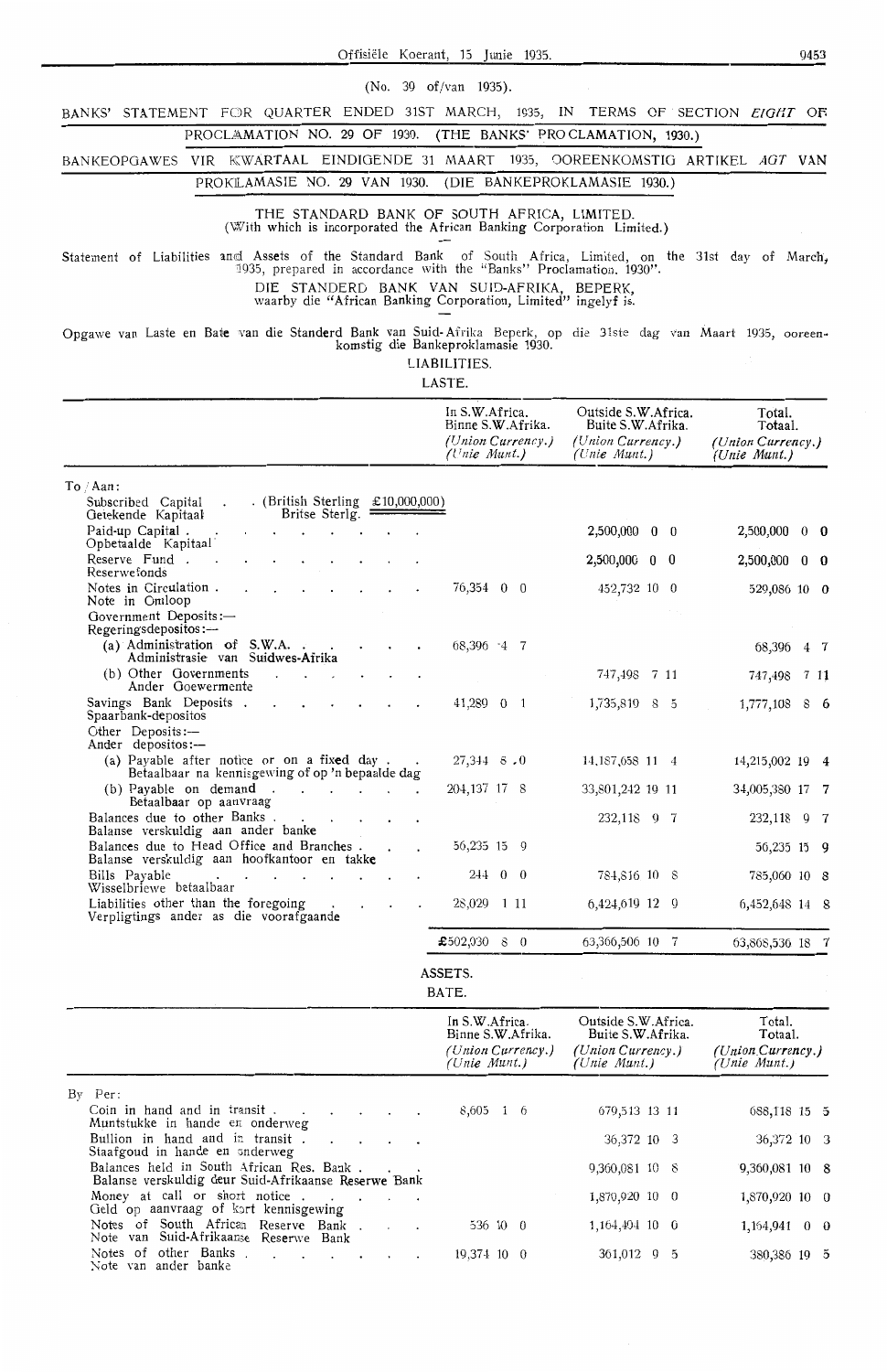| Balances due by other Banks.<br>Balanse verskuldig deur ander banke                             | <b>Service Control</b> |  |                       |  | 588,328 10 2     |  | 588,328 10 2     |  |
|-------------------------------------------------------------------------------------------------|------------------------|--|-----------------------|--|------------------|--|------------------|--|
| Securities:-<br>$S$ ekuriteite: $-$                                                             |                        |  |                       |  |                  |  |                  |  |
| (a) Union Government<br>Unie-Goewerment                                                         |                        |  |                       |  | 1,619,245 4 2    |  | 1,619,245 4 2    |  |
| (b) British and Colonial Governments.<br>Britse en Koloniale Goewermente                        |                        |  |                       |  | 10,344,011 15 10 |  | 10,344,011 15 10 |  |
| (c) Other Securities<br>$\sim$<br>Ander Sekuriteite                                             |                        |  |                       |  | 1,066,018 17 11  |  | 1,066,018 17 11  |  |
| Bills under discount:-<br>Wisselbriewe onder diskonto:-                                         |                        |  |                       |  |                  |  |                  |  |
| $(a)$ Current<br>Lopende                                                                        |                        |  | 65,309 7 10           |  | 4,819,265 9 1    |  | 4,884,574 16 11  |  |
| (b) Overdue and unpaid.<br>Agterstallige en onbetaalde                                          |                        |  | 4,836 11 0            |  | 82,799 10 8      |  | 87,636 1 8       |  |
| Loans and advances other than Bills:-<br>Lenings en voorskotte ander as wisselbriewe:           |                        |  |                       |  |                  |  |                  |  |
| (a) Secured<br>Verseker                                                                         |                        |  | 314,941 10 4          |  | 22,024,499 5 5   |  | 22,339,440 15 9  |  |
| (b) Unsecured<br>Nie verseker nie                                                               |                        |  | 71,232 13 6           |  | 2,584,637 0 6    |  | 2,655,869 14 0   |  |
| Balances due by Head Office and Branches.<br>Balanse verskuldig deur Hoofkantoor en ander Takke |                        |  |                       |  | 2,511,503 10 10  |  | 2,511,503 10 10  |  |
| Advances to Government<br>Voorskotte aan Goewerment:                                            |                        |  |                       |  |                  |  |                  |  |
| (a) Administration of $S.W.A.$ .<br>Administrasie van Suidwes-Afrika                            |                        |  |                       |  |                  |  |                  |  |
| (b) Other Governments<br>$\mathbf{r}$<br>Ander Goewermente                                      |                        |  |                       |  | 321,909 0 0      |  | $321,909$ 0 0    |  |
| Advances to Public Bodies.<br>Voorskotte aan publieke liggame                                   | $\mathbf{r}$           |  | $945 \quad 0 \quad 2$ |  | 235,088 13 4     |  | 236,033 13 6     |  |
| Landed Property other than Bank Premises.<br>Grondbesit ander as bankperseel                    |                        |  | 8,783 12 6            |  | 362,858 7 4      |  | 371,641 19 10    |  |
| Bank Premises, Furniture, etc. .<br>Bankperseel, meubels, ens.                                  |                        |  | 5,954 12 2            |  | 1,706,589 8 10   |  | 1,712,544 1 0    |  |
| Assets other than the foregoing.<br>Bate ander as die voorafgaande                              |                        |  | 1,510 19 0            |  | 1,627,446 12 3   |  | 1,628,957 11 3   |  |
|                                                                                                 |                        |  | £502,030 8 0          |  | 63,366,506 10 7  |  | 63,868,536 18 7  |  |
|                                                                                                 |                        |  |                       |  |                  |  |                  |  |

Gesamentlike bedrag van lenings aan en skulde van direkteurs, ouditeurs of amptenare van die bank en van enige firmas of<br>vennootskappe, waarin hulle of enigeen van hulle enige direkte belang het de aangen ten stell 17s 7d. Aggregate amount of Loans to and Liabilities of Directors, Auditors or Officers of the Bank, and of any firms or partnerships in which they or any of them have any direct interest . . . . . . . . . . . £115.149 17s 7d.

#### BARCLAYS BANK (DOMINION, COLONIAL AND OVERSEAS) with which is amalgamated THE NATIONAL BANK OF SOUTH AFRICA, LIMITED.

Statement of Liabilities and Assets of the Head Office and Branches on the 31st day of March, 1935. (For the purpose of the Banks Act, 1917.)

> BARCLAYS BANK (DOMINIUM, KOLONIAAL EN OORSEE) waarmee DIE NASIONALE BANK VAN SUID-AFRIKA BPK. geamalgameer is.

Opgawe van Laste en Bate van die tioofkantoor en Takke op die 31ste dag van Maart 1935. (Vir die doel' van die Banke Wet 1917.)

LIABILITIES.

LASTE.

|    |                                                                                                 |                      |                                        |  |  |           | In $S.W.A.$<br>In S.W.A. |  | Outside S.W.A.<br>Buite S.W.A. |  | Total.<br>Totaal. |            |        |
|----|-------------------------------------------------------------------------------------------------|----------------------|----------------------------------------|--|--|-----------|--------------------------|--|--------------------------------|--|-------------------|------------|--------|
|    | 1. Subscribed Capital<br>Getekende Kapitaal                                                     |                      |                                        |  |  |           |                          |  | $6,975,500$ 0 0                |  | 6,975,500 0 0     |            |        |
|    | 2. Paid-up Capital<br>Opbetaalde Kapitaal                                                       |                      |                                        |  |  |           |                          |  | 4,975,500 0 0                  |  | 4,975,500 0 0     |            |        |
|    | 3. Reserve Fund.<br>Reserwefonds                                                                |                      |                                        |  |  | $\bullet$ |                          |  | $1,750,000 \quad 0 \quad 0$    |  | 1,750,000         | $0\quad 0$ |        |
|    | 4. Notes in Circulation<br>Note in omloop                                                       |                      |                                        |  |  |           | 78,398 0 0               |  | 772,079 0 0                    |  | 850,477 0 0       |            |        |
|    | <b>5.</b> Government Deposits<br>Regeringsdepositos                                             | $\ddot{\phantom{0}}$ |                                        |  |  |           | 45,828 9 3               |  | 2,893,878 7 1                  |  | 2,939,706 16 4    |            |        |
| б. | Savings Bank Deposits.<br>Spaarbank-depositos                                                   |                      | $\sim 100$ km s $^{-1}$ and $\sim 100$ |  |  |           | 47,318 13 0              |  | 6,623,782 17 4                 |  | 6,671,101 10 4    |            |        |
|    | 7. Other Deposits-<br>Ander depositos:-                                                         |                      |                                        |  |  |           |                          |  |                                |  |                   |            |        |
|    | (a) Pavable after notice or on a fixed day.<br>Betaalbaar na kennisgewing of op 'n bepaalde dag |                      |                                        |  |  |           | 12,599 2 7               |  | 17,849,773 5 0                 |  | 17,862,372        |            | $7\,7$ |

sgewing or op 'n bepaa'id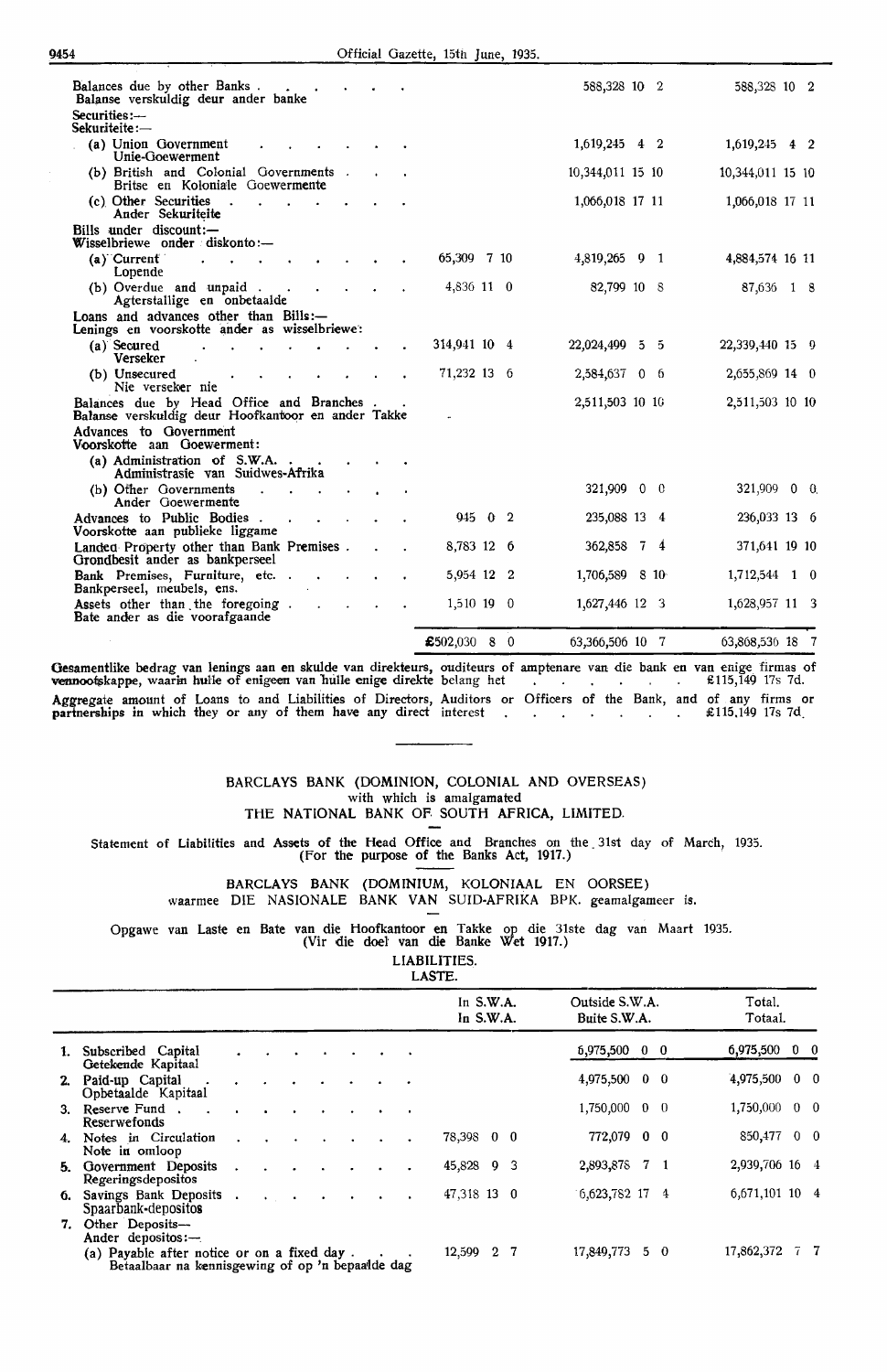Offisiele Koerant, 15 Junie 1935.

|                                                                                            |  | OTHSICIC ROCLARI, 19 JUNIO 1999. |                 |                 | ソナリリ |
|--------------------------------------------------------------------------------------------|--|----------------------------------|-----------------|-----------------|------|
| (b) Payable on demand $\cdot$<br>Betaalbaar op aanvraag                                    |  | 141,086 13 9                     | 48,276,856 8 7  | 48,417,943 2 4  |      |
| 8. Balances due to other Banks<br>Balanse verskuldig aan ander banke                       |  | 3,209 16 11                      | 1,306,946 6 3   | 1,310,150 3 2   |      |
| 9. Balances due to Head Office and Branches<br>Balanse verskuldig aan hoofkantoor en takke |  | 27,794 5 11                      |                 | 27,794 5 11     |      |
| 10. Bills payable<br>Wisselbriewe betaalbaar                                               |  | 74 5 11                          | 1,032,861 0 2   | $1,032,935$ 6 1 |      |
| 11. Liabilities other than the foregoing.<br>Verpligtings ander as die voorafgaande        |  | 11,334 10 7                      | 6,588,593 10 10 | $6,599,928$ 1 5 |      |
|                                                                                            |  | £367,643 17 11                   | 92,070,270 15 3 | 92,437,914 13 2 |      |

ASSETS.

BATE.

|     |                                                                                              |  | In $S.W.A.$<br>In $S.W.A.$ |     | Outside S.W.A.<br>Buite S.W.A. | Total.<br>Totaal.              |
|-----|----------------------------------------------------------------------------------------------|--|----------------------------|-----|--------------------------------|--------------------------------|
|     | 1. Coin in hand and in transit.<br>Muntstukke in hande en onderweg                           |  | 11,420 5 3                 |     | 808,499 14 10                  | 819,920 0 1                    |
|     | Balances with S.A. Reserve Bank<br>Balanse in Suid-Afrikaanse Reserwe Bank                   |  |                            |     | 16, 109, 286 9 5               | 16, 109, 286<br>9 <sub>5</sub> |
|     | Notes of S.A. Reserve Bank.<br>Note van Suid-Afrikaanse Reserwe Bank                         |  | 611 10 0                   |     | 786,335 16 10                  | 786,947<br>610                 |
|     | 2. Bullion in hand and in transit.<br>Staafgoud in hande en onderweg                         |  | 59 12 9                    |     | 172,517 8 0                    | 0 <sub>0</sub><br>172,577      |
|     | 3. Money at call or short notice<br>Geld op aanvraag of kort kennisgewing                    |  |                            |     | $2,438,493$ 0 0                | 2,438,493<br>$0\quad 0$        |
|     | Notes of other Banks<br>$\mathcal{L}^{\mathcal{L}}$<br>Note van ander banke                  |  | 13,620 10 0                |     | 728,814<br>-75                 | 742,434 17 5                   |
| 5.  | Balances due by other Banks<br>Balanse verskuldig deur ander banke                           |  | 3,547 18<br>$\mathbf{r}$   |     | 5,475,285 17 3                 | 5,478,833 15 5                 |
| ÷Õ. | Securities-<br>Sekuriteite:-                                                                 |  |                            |     |                                |                                |
|     | (a) Union Government.<br>Unie-Goewerment                                                     |  |                            |     | 2,688,341 1 2                  | 2,688,341 1 2                  |
|     | (b) British and Colonial Governments<br>Britse en Koloniale Goewermente                      |  |                            |     | 21, 168, 575<br>73             | 21, 168, 575 7 3               |
|     | (c) Other securities<br>Ander Sekuriteite                                                    |  |                            |     | 714,683<br>8<br>- 3            | 714,683<br>- 8<br>- 3          |
|     | Other Governments<br>Ander Goewermentssekuriteit                                             |  |                            |     | 810 10 10                      | 810 10 10                      |
|     | 7. Bills under discount:<br>Wisselbriewe onder diskonto:                                     |  |                            |     |                                |                                |
|     | $(a)$ current<br>lopende                                                                     |  | 26,606 15 3                |     | 11,602,270 10 4                | 11,628,877<br>5 7              |
|     | (b) overdue and unpaid<br>agterstallige en onbetaalde                                        |  | $4,200$ 6 0                |     | $96,181$ 11 2                  | 100,381 17 2                   |
| 8.  | Loans and advances other than Bills:<br>Lenings en Voorskotte ander as wisselbriewe          |  |                            |     |                                |                                |
|     | (a) secured<br>$\mathbf{r}$<br>verseker                                                      |  | 213,588<br>- 1 10          |     | 23,579,484 12 11               | 23,793,072 14 9                |
|     | $(b)$ unsecured.<br>nie verseker nie                                                         |  | 48,906 18 11               |     | 2,327,029 10 3                 | 2,375,936<br>9 <sub>2</sub>    |
|     | 9. Balances due by Head Office and Branches.<br>Balanse verskuldig deur hoofkantoor en takke |  |                            |     | 96,674 16 5                    | 96,674 16 5                    |
| 10. | Advances to Government.<br>Voorskotte aan die Regering                                       |  |                            |     | 20,567 7 7                     | 20,567 7 7                     |
|     | 11. Advances to Public Bodies<br>Voorskotte aan publieke liggame                             |  | 6,077 3 3                  |     | 599,494 13 7                   | 605,571 16 10                  |
|     | 12. Landed property other than Bank Premises<br>Grondbesit ander as bankperseel              |  | 13,727 11 10               |     | 67,252 18<br>- 9               | 80,980 10 7                    |
|     | 13. Bank Premises, Furniture, etc<br>Bankperseel, meubels, ens.                              |  | 15,207 18 0                |     | 2,514,529 17 2                 | 2,529,737 15 2                 |
|     | 14. Assets other than the foregoing<br>Bate ander as die voorafgaande                        |  | $10,069$ 6                 | - 8 | 75,141 15 10                   | 85,211 2 6                     |
|     |                                                                                              |  | £367,643 17 11             |     | 92,070,270 15 3                | 92,437,914 13 2                |

(Aggregate amount of Loans to and Liabilities of Directors, Auditors, or Officers of the Bank, and of any firms or<br>partnerships in which they or any of them have any direct interest, £345.9.4 in South West Africa, £193,677 South West Africa.)

(Gesamentlike bedrag van Jenings aan en skulde van direk teurs, ouditeurs of amptenare van die bank en van enige nrmas of vennootskappe, waarin hulle of enigeen van hulle enige direkte belang hct, £345.9.4 *binne* Suidwes-Afrika, £ 193,677.11.6 *.buite* Suidwes-Afrika.)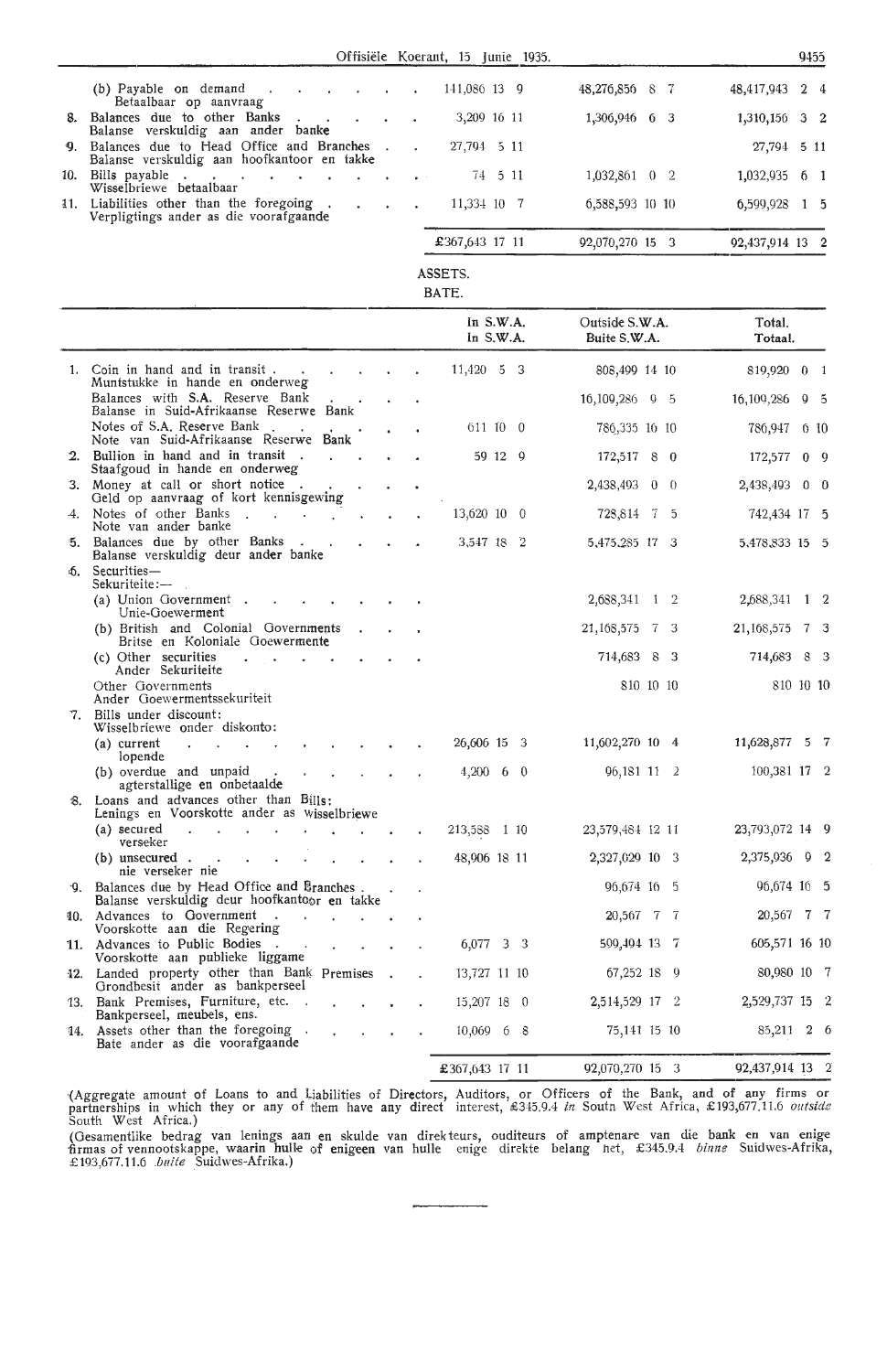The following particulars *in* regard to the registration of Companies are published for general information.

P. S. LAMBRECHTS,

*Registrar of Companies* 

Companies Registration Office, Windhoek, 5th June, 1935.

Die volgende besonderhede in verband met die registrasie **van** Maatskappye word vir algemene informasie gepubliseer.

P S. LAMBRECHTS,

*Registrateur van Maatskappye.* 

Registrasiekantoor vir Maatskappye, Windhoek, 5 Junie 1935.

#### COMPRNY PLRCED IN LIQUIDRTION. **MRRTSKRPPY IN LIKWIDRSIE GEPLRRS.**

| No. | Name of Company<br>Naam van Maatskappy | Address — Adres          | Capital - Kapitaal | Remarks - Aanmerkings |
|-----|----------------------------------------|--------------------------|--------------------|-----------------------|
| 80  | Typo Limited                           | Kaiser Str.,<br>Windhoek | £1,250             | Voluntary Vrywillige  |

#### (No. 41 of 1935.)

It is hereby notified for Public information that a quantity of *undeliverable and Unclaimed* Postal matter will be disposed of by Public Auction through the Government Auc-

Wednesday, 31st July, 1935 at

11 a.m. at

The Post Office, Windhoek,

Unless claimed on or before the hour of the Sale.

JAMES A. VENNING, Director of Posts and Telegraphs.

WINDHOEK, 8th June, 1935.

#### (No. 41 van 1935.)

Hiermee word aan die publiek bekend gemaak, dat 'n hoeveelheid onaflewerbare en onopgeeisde pospakkette deur die Goewerments Afslaers op publieke veiling verkoop sal word op:-

Woensdag, 31ste Julie, 1935,

om

11 v.m. by

Die Poskantoor, Windhoek.

Tensy dit op of voor die uur van verkoping opgeëis word.

JAMES A. VENNING, Direkteur van Pos- en Telegraafwese.

WINDHOEK, 8 Junie 1935.

## **Miscellaneous Notice.**

#### (No. 1 of 1935.)

#### NOTICE TO COMPANIES — ESTATE DUTY PROCLA-MATION, 1920.

#### The following is published for general information:-

1. All companies registered, incorporated, or carrying on business in South West Africa are required by section *thirteen* of the abovementioned Proclamation to make a *thirteen* of the abovementioned Proclamation to make a return before the 31st July of the names and addresses of all persons who, by reason of death, have ceased *to* be shareholders since the 30th June, 1934. No company is excepted from this obligation unless it has been granted and holds a special certificate of exemption from the operation of the Proclamation as provided in section *eleven* (2) of the Proclamation.

2. The annual return in question is the means provided by law for ascertaining that the duty imposed on shares and debentures of South West African Companies belonging to the estates of deceased persons has in every case been paid to the revenue of this Territory. The making of the return by every company is consequently indispensable, and it is desired *to* notify that compliance will be required without fail.

3. The law imposes a daily penalty on directors, managers, or other responsible representatives of companies for failure to make the return, and also renders companies liable *to*  make good to the revenue any duty (with 12 per cent interest added) lost or unpaid through any default of the company.

4. Companies are therefore invited to make the return at an early date, but in any case not later than the 31st July, and to note that the return must be rendered to the SECRE-T ARY FOR SOUTH WEST AFRICA, and not the Registrar of Companies.

5. If no persons have ceased to be shareholders as specified above, a "Nil" return must be rendered.

# **Gemengde Kennisgewing.**

#### (No. 1 van 1935.)

KENNISGEWING AAN MAATSKAPPYE-"DE BOEDEL-BELASTINO PROKLAMATIE, 1920".

Die volgende kennisgewing word vir algemene informasie gepubliseer.

1. Van al die maatskappye geregistreer, ingelyf of handeldrywende in Suidwes-Afrika word kragtens artikel *dertie'l*  van bogenoemde Proklamasie verlang 'n opgawe te doen, voor<br>31 Julie, van die name en adresse van al die persone wat weens dood opgehou het om aandeelhouers te wees vanaf 30 Junie 1934. Geen maatskappy is van hierdie verpligting uitgesluit nie, tensy vrystelling aan horn verleen is en hy 'n spesiale sertifikaat van vrystelling vanaf die werking<br>van die Proklamasie hou, soos bepaal by artikel *elf* (2)<br>van die Proklamasie.

2. Die betrokke jaarlikse opgawe is die middel deur die wet voorsien om vas te stel, dat die regte opgele op aandele en skuldbriewe van Suidwes-Afrikaanse maatskappye behorende aan die boedels van oorlede persone in ieder geval by die inkomste van hierdie Gebied gevoeg is. Die opgawe deur ieder maatskappy gedoen, is derhalwe on-<br>vermydelik en dit word hiermee begeer om kennis te gee dat die nakoming daarvan sonder versuim geeis sal word.

3. Die wet lê 'n daelikse boete op direkteurs, bestuurders of ander verantwoordelike verteenwoordigers van maatskappye wat in gebreke bly om die opgawe te doen, en verplig die maatskappye ook om aan die staatskas enige regte (met 12 persent rente bygevoeg) wat verloor of onbetaal is weens enige versuim van die maatskappy, te vergoed.

4. Maatskappye word derhalwe versoek om die opgawe so spoedig moontlik te doen, maar in geen geval later as op 31 Julie nie, en om in aanmerking te neem dat die opgawe aan die Sekretaris vir Suidwes-Afrika en *nie*  aan die Registrateur van Maatskappye gestuur moet word nie.

5. As geen persone opgehou het om aandeelhouers soos voormeld te wees nie, moet daar 'n "nul-opgawe" ingedien word.

(No. 40 of 1935.)

( No. 40 van 1935.)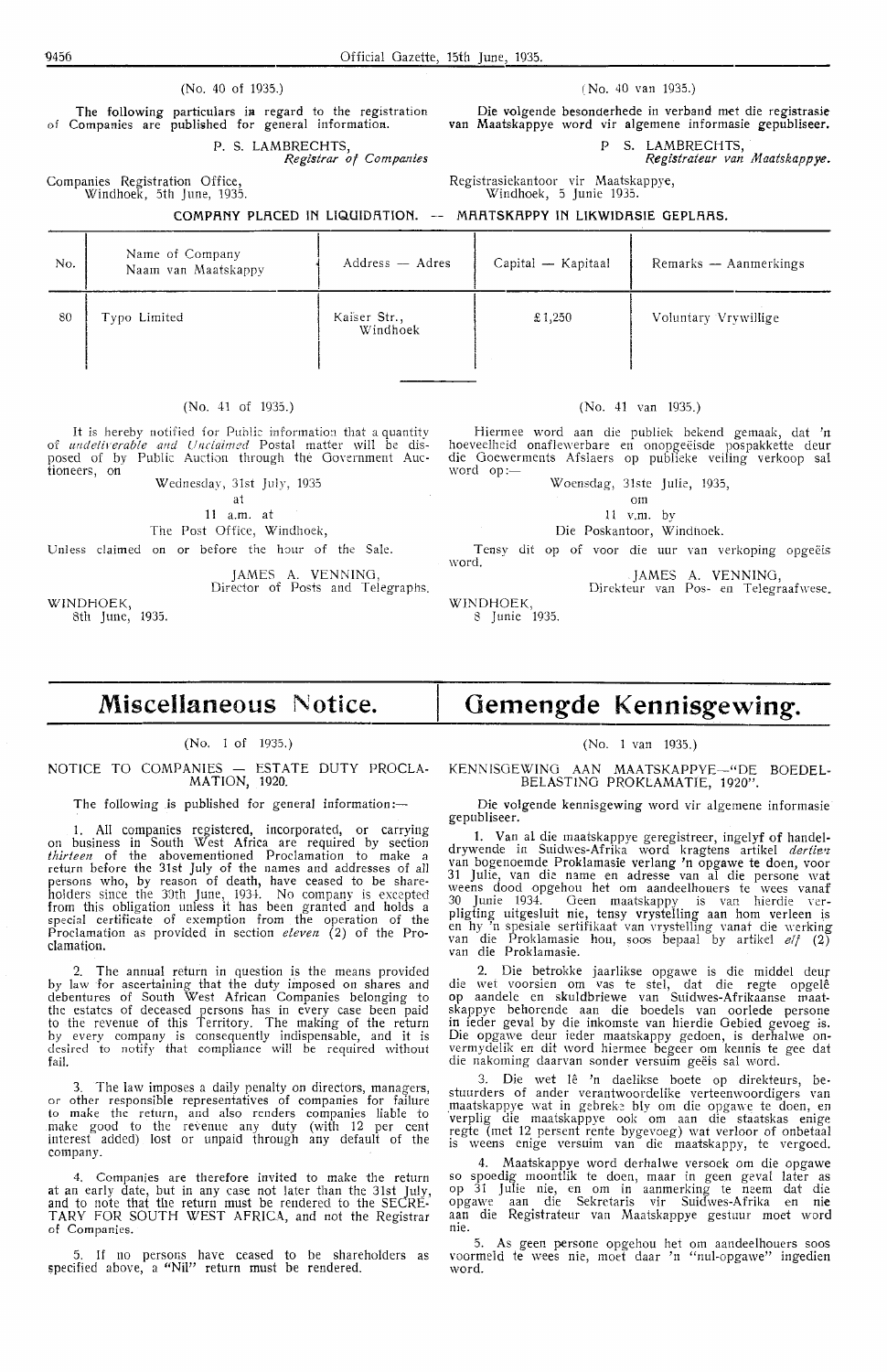6. The following is the prescribed form of return:-Estate Duty Proclamation, 1920, section *thirteen* (2)

...................................................... Company Limited.

Address ..................................................... .

List of names and addresses of persons who, by reason ot death, have ceased since the 30th June, 1934 to be holders of shares or debentures in this company:—

**NAMES:** ADDRESSES:

 $\overline{\phantom{a}}$ 

I hereby certify the foregoing list to be true and complete to the best of my knowledge and belief. The list is made up to the 30th June, 1934-30th June, 1935.

Signature .............................. .. .................... .

Designation ........................................ ..

To the Secretary for South West Africa,

Windhoek. Date ............................................... .

A. H. M. LOUW, Actg. Secretary for South West Africa. Windhoek, 17th May, 1935.

6. Die volgende is die voorgeskrewe formulier **van**  opgawe: "De Boedelbelasting Proklamatie 1920", artikel *dertien* **(2) .** 

............................................ Maatskappy, Beperk.

Adres ............................................... .

Lys van name en adresse van persone wat weens dood opgehou het vanaf 30 Junie 1934 houers te wees van aan-<br>dele of skuldbriewe in hierdie Maatskappy:—

NAME: ADRESSE: 

Ek sertifiseer hierby dat die voorgaande lys na die beste van my kennis en geloof waar en volledig is. Die lys is opgemaak tot 30 Junie 1934-30 Junie 1935.

Handtekening ............................................... .

Amp .................... ..

Aan die Sekretaris vir Suidwes-Afrika,

Windhoek. Datum ............................................. ..

> A. H. M. LOUW<sub>'</sub>, W aarn. Sekretaris vir Suidwes-Afrika.

Windhoek, 17 Mei 1935.

# **,i\dvertisements.**

#### ADVERTISING IN THE *OFf'IC!AL GAZETTE* Of SOUTH WEST AFRICA.

1. The *Official Gazette* will be published on the 1st and 15th day of each month; in the event of either of those days falling on a Sunday or Public H,oliday, the *Gazette* will be published on the next succeeding working day.

2. Advertisements for insertion in the *Gazette* must be delivered at the office of the Secretary for South West Africa (Room 46, Government Buildings, Windhoek) in the languages in which they are to be published, not later than 4.30 p.m. on the *ninth* day before the date of publicati,on of the Gazette in which they are to be inserted.

3. Advertisements will be inserted in the *Gazette* after the official matter or in a supplement to the *Gazette* at the discretion of the Secretary.

4. Advertisements will be published in the *Official Gazette* in the English, Dutch or German languages; the necessary translations must be furnished by the advertiser or his agent. It should be borne in mind howev-er., that the German version of the *Gazette* is a translation only and not the authorised issue.

5. Only legal advertisements are accepted for publication in the *Official Gazetti,* and are subject to the approval of the Secretary for South West Africa, who can refuse to accept or decline further publication of any advertisement.

Advertisements should as far as possible be typewritten. Manuscript of advertisements should be written on<br>one side of the paper only, and all proper names plainly inscribed; in the event of any name being incorrectly printed as a result of indistinct writing, the advertisement can only be republished on payment of the cost of another insertion.

7. The Subscription for the *Official Gazette* is 20/- per annum, post free in this Territory and the Union of South Africa obtainable from Messrs. John Meinert Ltd., Box 56, Windhoek. Postage must be prepaid by Overseas subscribers. Single copies of the *Gazette* may be obtained either from Messrs. John Meinert Ltd., Box 56, Windhoek, or from the Secretary for South West Africa at the price of 1/- per copy.

8. The charge for the insertion of advertisements other than the notices mentioned in the succeeding paragraph is at the rtae of 7/6 per inch single column and 15/- per inch double column, repeats half price. (fractions of an inch to be reckoned an inch.)

## **Advertensies.**

#### ADVERTEER IN DIE *OFflSIELE KOERANT* **VAN**  SUIDWES-AFRIKA.

1. Die *Offisiele Koerant* sal op die lste en 15de van elke maand verskyn; ingeval een· van hi-erdie dae op **'n**  Sondag op Publieke Feesdag val, dan verskyn die Offisiële *Koerant* op die eersvolgende werkdag.

2. Advertensies wat in die *Offisiële Koerant* geplaas moet word moet in die taal waarin hulle sal verskyn ingehandig word aan die kantoor van die Sekretaris vir Suidwes-Afrika (Kamer 46, Regerings-Geboue, Windhoek), nie later as 4.30 n.m. op die neende dag voor die datum van ver-<br>skyning van die *Offisiële Koerant* waarin die advertensies moet geplaas word nie.

3. Advertensies word in die *Offisiele Koerant* geplaas agter die offisiële gedeelte, of in 'n ekstra blad van die Koerant, soos die Sekretaris mag goedvind.

4. Advertensies word in die Offisiële Koerant gepubliseer in die Engelse, Afrikaanse en Duitse tale; die nodige vertalinge moet deur die adverteerder of sy agent gelewer word. Dit moet onthou word dat die Duitse teks van die Offisiële Koerant slegs 'n vertaling is, en nie die geoutoriseerde uitgawe is nie.

5. Slegs wetsadvertensies word aangeneem vir publikasie in die *Offisiële Koerant,* en hulle is onderworpe aan die<br>goedkeuring van die Sekretaris vir Suidwes-Afrik**a**, wat die aanneming of verdere publikasie van 'n advertensie mag weier.

6. Advertensies moet sover as moontlik op die masjien geskryf wees. Die manuskrip van advertensies moet slegs op een kant van die papier geskryf word, en alle name moet duidelik wees; ingeval 'n naam ingevolge onduidelike handskrif foutief gedruk word, dan kan die advertensies slegs dan weer gedruk word as die koste van 'n nuwe opneming betaal word.

7. Die jaarlikse intekengeld vir die Offisiële Koerant is 20/-, posvry in hierdie Gebied en die Unie van Suid-Afrika, verkrygbaar van die here John Meinert, Bpk., Posbus 56, Windhoek. Posgeld moet vooruit betaal word deur oorseese<br>intekenaars. Enkele eksemplare van die *Offisiële Koerant* is verkrygbaar of van die here John Meinert, Bpk., Posbus 56, Windhoek, of van die Sekretaris vir Suidwes-Afrika, teen die prys van 1/- per eksemplaar.

8. Die koste vir die opname van advertensies, behalwe die kennisgewings, wat in die volgende paragraaf genoem is, is teen die tarief van 7/6 per duim enkel kolom, en 15/ per duim dubbel kolom, herhalings teen half prys. (Gedeeltes van 'n duim moet as 'n volle duim bereken word.)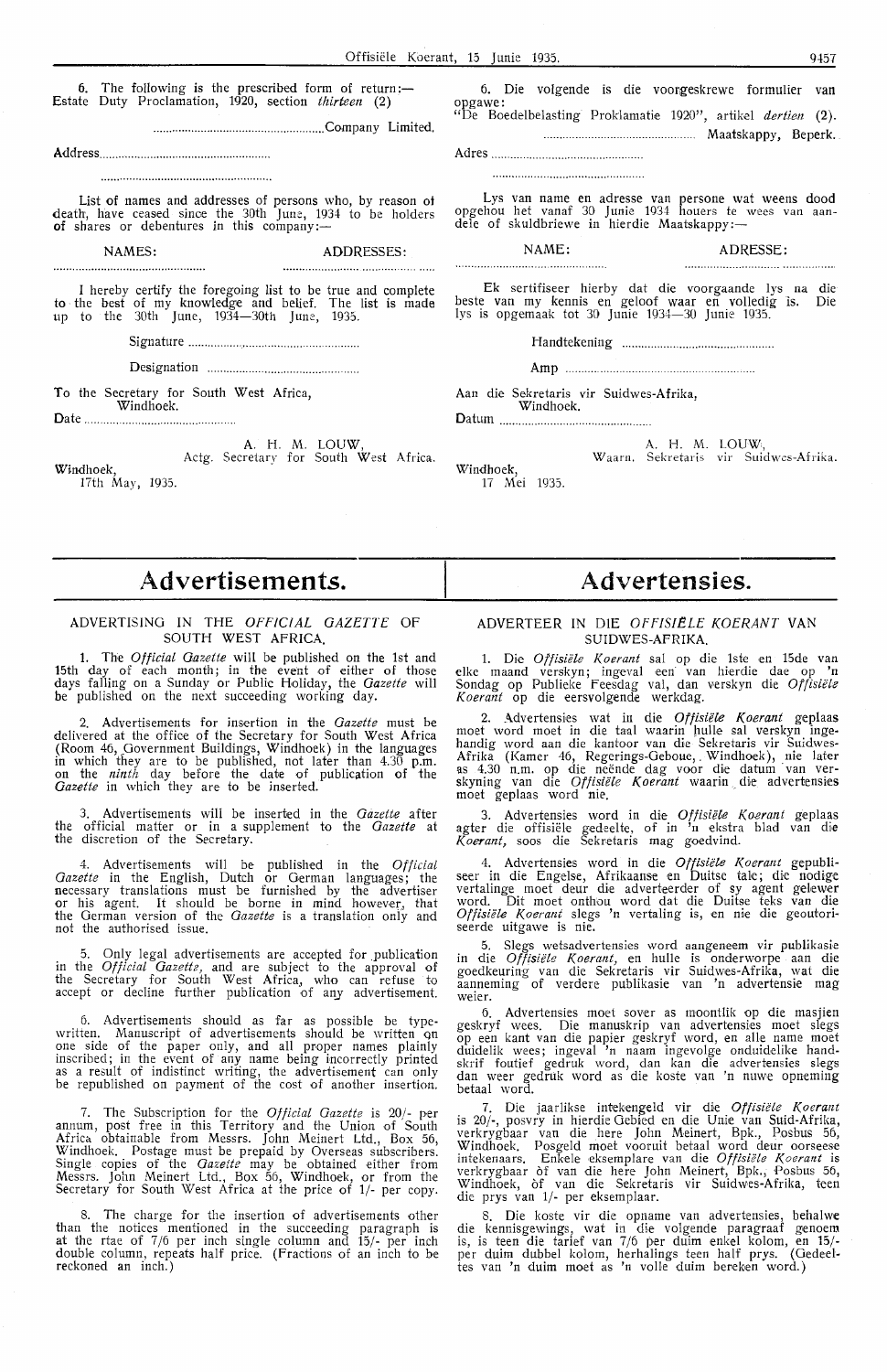9. Notices to Creditors and Debtors in the estates of deceased persons and notices of executors concerning liquidation accounts lying for inspection, are published in schedule form at 12/- per estate.

10. No advertisement will be inserted unless the charge is prepaid. Cheques, drafts, postal orders or money orders must be made payable to the Secretary for South West Africa.

9. Kennisgewings aan krediteure en debiteure in die boedels van oorlede persone, en kennisgewings van eksekuteurs<br>betreffende likwidasie-rekenings, wat vir inspeksie lê, word in skedule-vorm gepubliseer teen 12/- per boedel.

10. Geen advertensie sal geplaas word nie, tensy die koste vooruit betaal is. Tjeks, wissels, pos- of \_geldorders moet betaalbaar gemaak word aan die Sekretaris vir Suidwes-Afrika.

NOTICES OF TRUSTEES AND ASSIGNEES. Pursuant to Section *ninety-nine*, Sub-section (2), of the Insolvency Act, 1916, as applied to South West Africa.

The liquidation accounts and plans of distribution or/and contribution in the Assigned or Sequestrated Estates mentioned in the • sub joined Schedule having been confirmed on the dates therein mentioned, notice is hereby given that a dividend is in course of payment or/and a contribution in course of collection in the said Estates as in the Schedule is<br>set forth, and that every creditor liable to contribute is required to pay the trustee or assignee he is liable at the address mentioned in the Schedule.

KENNISGEWING VAN KURATORS EN BOEDELBEREDDERAARS. Ingevolge artikel neën-en-neëntig, onderartikel (2) van die Insolvensiewet 1916, soos op Suidwes-Afrika toegepas.

Aangesien die likwidasierekenings en state van distribusie of/en kontribusie in die afgestane of gesekwestreerde boedels vermeld in die onderstaande Bylae op die daarin genoemde datums bekragtig is, word hiermee kennis gegee dat 'n diwident uitgekeer of/en 'n kontribusie in vermelde boedels ingevorder sal word, soos uiteengesit in die Bylac, en dat elke kontribusiepligtige skuldeiser die deur hom verskuldigde bedrag aan die kurator of boedelberedderaar by die adres in die Bylae genoem, moet betaa!.

*f'orm No. 7 / Formulier No. 7* SCHEDULE - BYLAE.

| No. of<br>Estate<br>No. van<br>Boe del | Name and Description<br>of Estate<br>Naam en Beskrywing.<br>van Boedel | Date when<br>Account<br>Confirmed<br>Datum<br>waarop Re-<br>kening be-<br>kragtig is | Whether a Dividend is<br>being paid or Contri-<br>bution being collected,<br>or both<br>Of'n diwident uitgekeer<br>word of 'n kontribusie<br>ingevord, word of beide | Name of Trustee or<br>Assignee<br>Naam van Kurator of<br>Boedelberedderaar | Full Address of Trustee<br>or Assignee<br>Volledige Adres van<br>Kurator of<br>Boedelberedderaar |
|----------------------------------------|------------------------------------------------------------------------|--------------------------------------------------------------------------------------|----------------------------------------------------------------------------------------------------------------------------------------------------------------------|----------------------------------------------------------------------------|--------------------------------------------------------------------------------------------------|
| 365                                    | Insolvent Estate of<br>Mathilde Offermann,<br>born Behringer           | 13/5/35                                                                              | Dividend is being paid<br>to secured creditor<br>only                                                                                                                | A. Neuhaus                                                                 | Box 156,<br>Windhoek                                                                             |

NOTICES OF TRUSTEES AND ASSIGNEES. Pursuant to Section *ninety-four* of the Insolvency Act, 1916, as applied to South West Africa.

of the for an Notice is hereby given that fourteen days after the date hereof it is the intention of the Trustees or Assignees Sequestrated or Assigned Estates mentioned in the subjoined Schedule to apply to the Master of the High Court extension of time, as specified in the Schedule, within which to lodge a liquidation account and plan of distribution. or/and contribution.

KENNJSOEWING VAN KURATORS EN BOEDELBEREDDERAARS. Ingevolge Artikel *Pier-en-neentig* van die lnsolvensie-Wet, 1916, soos toegepas op Suidwes-Afrika.

Kennis word hiermee gegee, dat die Kurators of Boedelberedderaars van die gesekwestreerde of afgestane Boedels, vermeld in die hieronder volgende Bylae, voornemens is, om veertien dae na datum hiervan die Meester van die Hooggeregshof te versoek om 'n verlenging van die tyd genoem in die Bylae vir die indiening van 'n likwidasie rekening en plan van distribusie of/en kontribusie.

|                                         | Form. No. 5. $/$ Formulier No. 5                                      | $SCHEDULE - BYLAE$                                                              |                                                                                                                               |                                                                                |                                                                      |                                                                                   |
|-----------------------------------------|-----------------------------------------------------------------------|---------------------------------------------------------------------------------|-------------------------------------------------------------------------------------------------------------------------------|--------------------------------------------------------------------------------|----------------------------------------------------------------------|-----------------------------------------------------------------------------------|
| No. of<br>Estate<br>No. van<br>B oe del | Name and Description<br>of Estate<br>Naam en Beskrywing<br>van Boedel | Name of Trustee<br>or Assignee<br>Naam van Kurator<br>of Boedel-<br>beredderaar | Date of Trustee or<br>Assignee's<br>Appointment<br>Daium van Aan-<br>stelling van Kurators<br>οŧ<br><b>Boedelberedderaars</b> | Date when<br>Account due<br>Datum waarop l<br>Rekening inge-<br>dien moet word | Period of Extension<br>required<br>Tydperk van Verlenging<br>benodig | To whom<br>Application<br>will be made<br>Aan wie<br>Applikasie<br>gerig sal word |
| 450                                     | Alfred Guether,<br>merchant, Luderitz                                 | Drs. Hirsekorn<br>& Jorissen                                                    | 10/1/35                                                                                                                       | 107.35                                                                         | 6 months                                                             | Master of the<br>High Court                                                       |

#### NOTICE

is hereby given that the Second and Final Liquidation and<br>Distribution account in the matter of the Haribes Fárming<br>Company Limited in voluntary Liquidation (C.P. 63) will<br>lie for inspection of all interested persons at th the Master of the High Court, Windhoek, for a period of fourteen days, reckoned from the 15th June, 1935, after the expiration of which period, should no objections be lodged thereto, the account will be duly confirmed.

> CARL LIST D. W. F. E. BALLOT Joint Liquidators.

Windhoek, P. 0. Box 246.

In the Insolvent Estates of

#### H. R. W. DEAN and C. DEAN

a special meeting of Creditors will be held in the Magistrate's Office, Otjiwarongo, on Thursday, 27th June, 1935, at 10 a.m., for the purpose of considering the tenders received and Miss Dean's claim to certain cows.

> EDW. ECKER, Trustee of both Estates.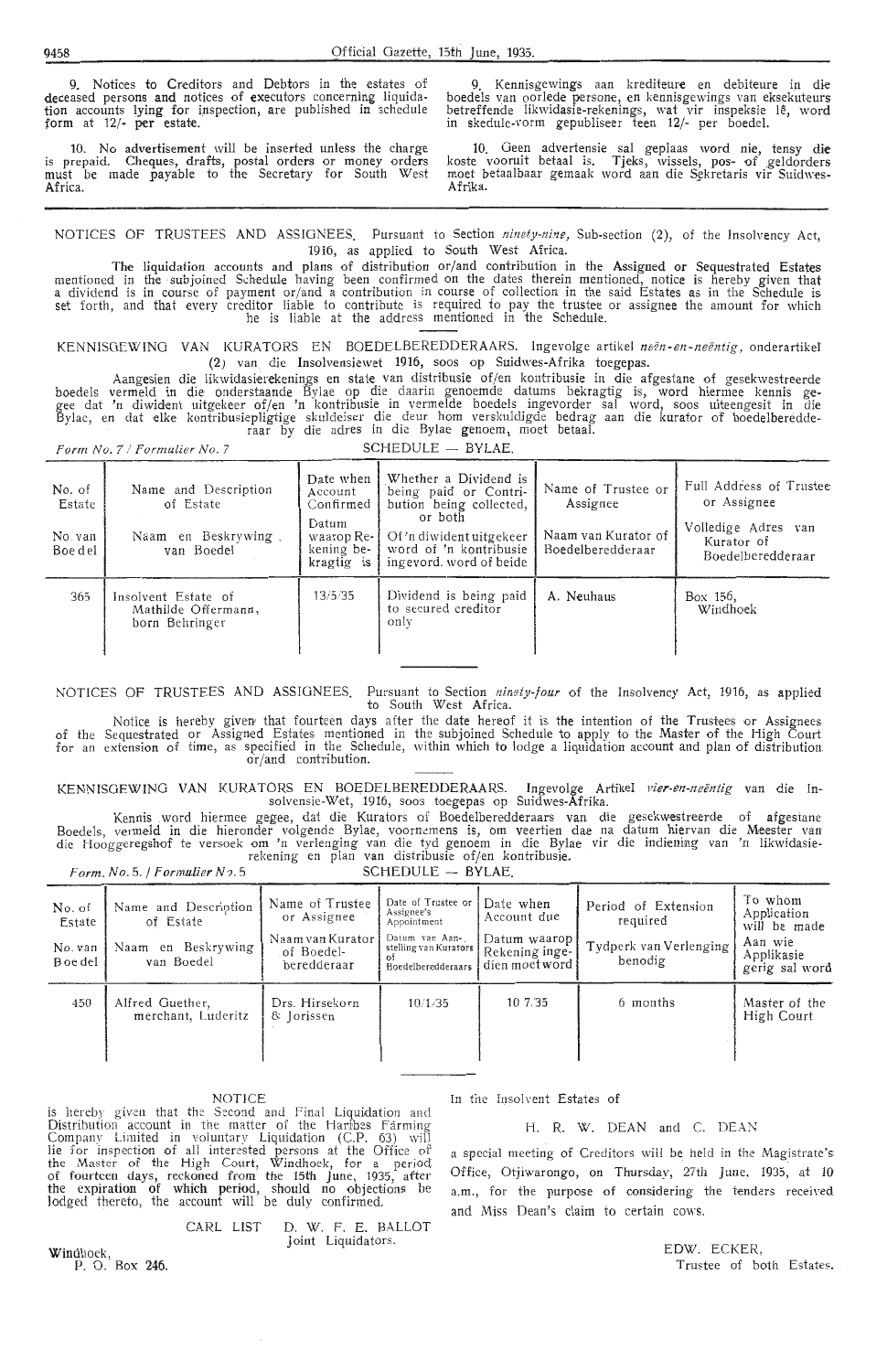MASTER'S NOTICES. Pursuant to Section *sixteen*, Sub-section (3), and Section *thirty-nine*, Sub-section (1), of the Insolvency Ordinance, 1928.

The Estates mentioned in the subjoined Schedule having been placed under sequestration by Order of the High Court of South West Africa, notice is hereby given that a first meeting of creditors will be held in the said Estates on<br>the dates and at the times and places mentioned in the Schedule for the proof of claims and for the e Meetings in Windhoek will be held before the Master; elsewhere they will be held before the Magistrate.

J. M. M. COMMAILLE, *1Haster of the ffigh Court of SJuth West Africa.* 

KENNISGEWINGS VAN DIE MEESTER<sub>.</sub> Ingevolge artiekel *sestien,* onderartiekel (3), en artiekel *neën-en-dertig,* onderartiekel (1) van die Insolvensie Ordonnansie 1928.

Aangesien die Boedels, in die hierondervermelde Bylae kragtens Bevel van die Hooggeregshof van Suidwes-Afrika gesekwestreer is, word hiermee kennis gegee dat 'n eerste byeenkoms van skuldeisers in die vermelde Boedels op die datums en tye en plekke, vermeld in die Bylae, vir die bewys van vorderings en die verkiesing van ^n kurator gehou sal word. In Windhoek sal die byeenkomste voor die Meester gehou word; in ander plekke voor die Magistraat.

*].* M. M. COMMAILLE,

*A1eester* Fan *die ffoogg.eregshof* Fan *S.W.-Afrika.* 

| Form. $No. 2$ , $/$ Form. $No. 2$ . |  |  |
|-------------------------------------|--|--|
|-------------------------------------|--|--|

*Form. No.* 2. */Form.No.* 2. SCHEDULE - BYLAE

|                     | $T$ orm, $N$ $\sigma$ , $\Delta$ , $T$ orm, $N$ $\sigma$ , $\Delta$ . | $S$ CHLDULL $=$ DILAL                                                                                                       |                           |                                                                  |                          |
|---------------------|-----------------------------------------------------------------------|-----------------------------------------------------------------------------------------------------------------------------|---------------------------|------------------------------------------------------------------|--------------------------|
| No. of<br>Estate    | and Description<br>Name<br>of Estate                                  | Date upon which and Division of Court<br>by which Order made<br>Datum waarop en Afdeling van Hof<br>waardeur Bevel gegee is |                           | Day, Date and Hour of Meeting<br>Dag, Datum en Uur van Byeenkoms | Place of Meeting<br>Plek |
| No. van<br>B oe del | en Beskrywing<br>Naam<br>van Boedel                                   | Date of Order<br>Division of Court<br>Datum v. Bevel<br>Afdeling van Hof                                                    | $\text{Dag}$ $\text{Day}$ | Datum Date Uur/Hour                                              | van Byeenkoms            |
| 457                 | Otto Martin Dannert,<br>lorry driver of Omaruru                       | 29/535<br>High Court<br>of S.W. Africa                                                                                      | Friday                    | 28 6 35<br>$10$ a.m.                                             | Omaruru                  |

NOTICE TO CREDITORS AND DEBTORS. ESTATES Of DECEASED PERSONS. Section 46, Act No. 24 of 1913, as applied to South West Africa.

Creditors and Debtors in the Estates specified in the annexed Schedule are called upon to lodge their claims with and pay their debts to the Executors concerned within the stated periods calculated from the date of publication hereof.

KENNISOEWING AAN SKULDEISERS EN SKULDENAARS. BOEDELS VAN OORLEDE PERSONE, Artikel 46, Wet No. 24 van 1913, soos toegepas op Suidwes-Afrika.

Sku!deisers en skuldenaars in die Boedels wat vermeld is in bygaande Bylae word versoek om hul vorderings in te lewer en hul skulde te betaal by die kantore van die betrokke Eksekuteurs binne die gemelde tydperke, vanaf die datum van publikasie hiervan.

SCHEDULE - BYLAE.

| Estate No.<br>Boedel No. | ESTATE LATE<br>BOEDEL VAN WYLE | Within a period of<br>Binne 'n tydperk van | Name and Address of Executor or<br>authorized Agent<br>Naam en Adres van Eksekuteur of<br>gemagtigde Agent |
|--------------------------|--------------------------------|--------------------------------------------|------------------------------------------------------------------------------------------------------------|
| 1723                     | Friedrich Wilhelm Eich         | 30 days                                    | Miss M. Eich, c/o Dr. Gumprecht<br>& Riesle, Box 25, Swakopmund                                            |
| 1729                     | Hermann Otto Günther           | 30 days                                    | Pauline Alma Günther, Executrix<br>Testamentary, Box 143, Swakopmund                                       |

In the Insolvent Estate of

#### ALFRED MAXIMILIAN GUETHER.

The undersigned duly instructed by the Trustee in the above Estate will submit for sale by public auction at the premises in Bay Road, Ludcritz, on SATURDAY, 6th July, 1935, at 11 a.m., certain Household Furniture and effects particulars whereof may be obtained from the Trustee; and Erf No. 129 in the Township of Luderitz, measuring 25 Ares, with dwelling and outhouses thereon. Municipal valuation £1993.0.0.

Conditions of Sale: Cash against transfer, purchaser to pay all costs necessary to obtain transfer and current and arrear rates.

> OLIFF & KEY, Auctioneers, Luderitz.

NOTICE;

In terms of Sub-Section 3 of Section 74 of the Mining Ordinance of 8,8.05 as amended by Proclamation No. 17 of 1934, it is notified for general information that FRIEDRICH WILHELM KNACKE has abandoned his title to the Precious Mineral Mining Area *Pusztatal situated in Diamond Area* No. 1, district Luderitz.

It is also notified that the said Friedrich Wilhelm Knacke has abandoned his title to the Precious Mineral Deed of Grant dated 21,9.08 in respect of the area generally known as Charlottental, situated to the North of the Railway Line Luderitz-Keetmanshoop and between Luderitz and the shifting Sand Dunes.

This ground reverts to the Consolidated Diamond Mines of South West Africa and will not be open for pegging.

> W. P. de KOCK, Mining Authority.

A. H. S. Bruins, Trustee. Luderitz.

Windhoek, 8th June, 1935.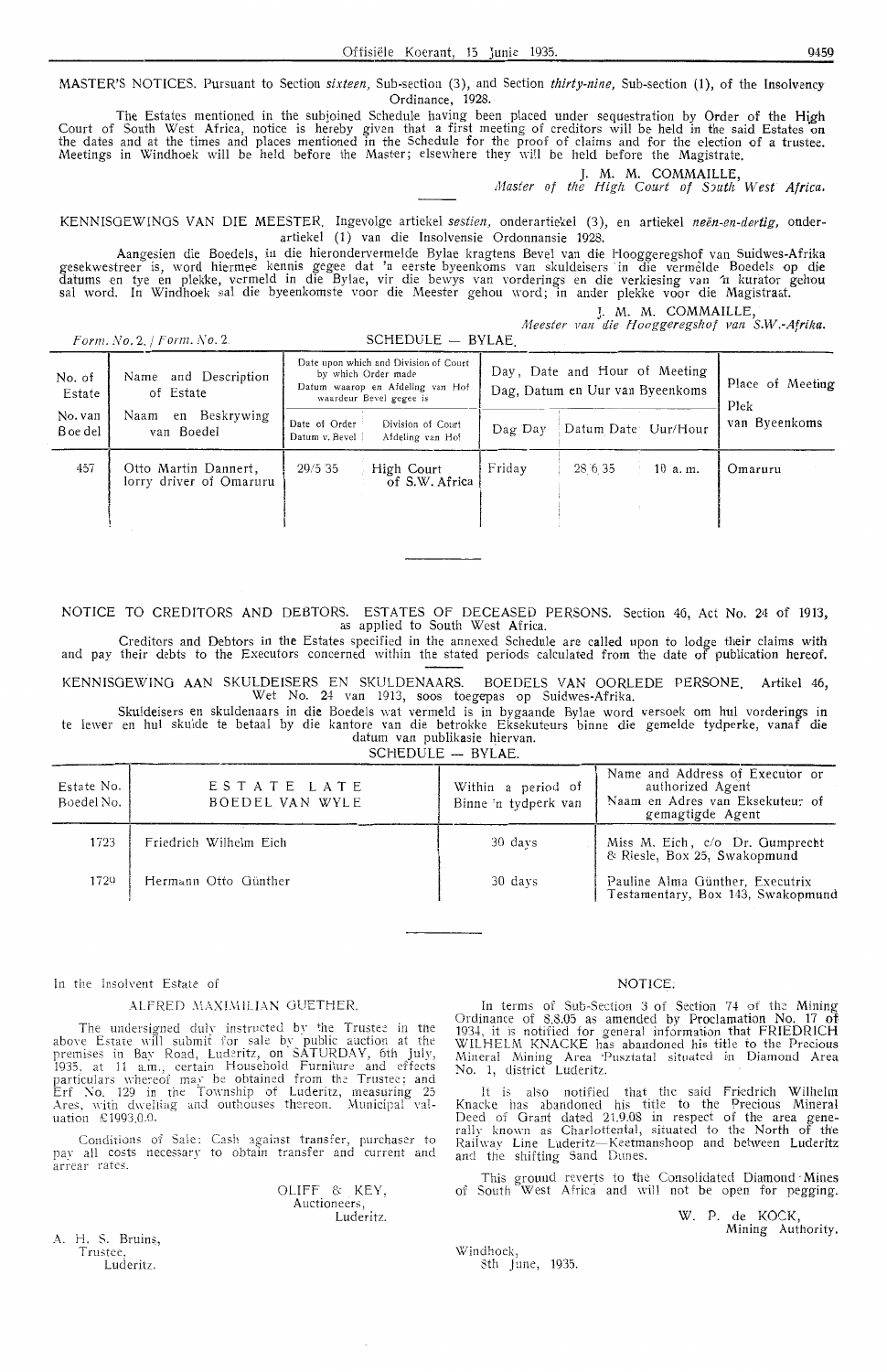#### ELECTION OF EXECUTORS AND TUTORS.

The Estates of the persons mentioned in the attached schedule being unrepresented, notice is hereby given to the surviving spouse (if any), next-of-kin, legatees, and credittors, and~in cases where the meeting is convened for the election of Tutors-to the paternal and maternal relatives of the minors, and to all others whom these presents may concern, that meetings will be held in the several Estates at the times, dates, and places specified for the purpose of selecting some person or persons for approval by the Master of the High Court of South West Africa as fit and proper to be by him appointed Executors or Tutors, as the case may be. Meetings at Windhoek will be held before the Master, and in other places before the Magistrate.

J. M. M. COMMAILLE, *Master of the High Court of South West Africz.* 

#### VERKIESING **VAN** EKSEKUTEURS EN VOOGDE.

Aangesien die Boedels van die persone, vermeld in die aangehegte lys, nie verteenwoordig is nie, word hier-<br>mee kennis gegee aan die nagelate eggenoot (as daar een is) erfgename, legatarisse en skuldeisers, en—in gevalle w lende boedels op die vermelde tye, datums en plekke gehou sal word vir die doe! om 'n persoon o\_f persone te kies vir goed'keuring van die Meester van die Hooggeregshof van Suidwes-Afrika as geskik en bekwaam om deur horn as eksekuteurs of voogde, soos die geval mag wees, aangestel te word. Byeenkomste te Windhoek word voor die Meester,<br>en in ander plekke voor die Magistraat, gehou.

|  |  | J. M. M. COMMAILLE, |                                                |
|--|--|---------------------|------------------------------------------------|
|  |  |                     | Meester van die Hooggeregshof van S.W.-Afrika. |

SCHEDULE - BYLAE.

| Registered<br>Number<br>of Estate<br>Geregistr.<br>Nommer<br>van Boedel | Name of the Deceased<br>Surname<br>Naam van Oorledene<br>Famielienaam | Christian Name<br>Voornaam  | Occupation<br>Beroep       | Date and Place<br>of Death<br>Datum en plek<br>van oorlyde | Date and Time<br>of Meeting<br>Datum en tyd<br>van byeenkoms | Place<br>of Meeting<br>Plek van<br>byeenkoms | Meeting Con.<br>vened for<br>election of<br>Byeenkoms<br>belê vir ver-<br>kiesing van |
|-------------------------------------------------------------------------|-----------------------------------------------------------------------|-----------------------------|----------------------------|------------------------------------------------------------|--------------------------------------------------------------|----------------------------------------------|---------------------------------------------------------------------------------------|
| 1727                                                                    | Klöpfer                                                               | Friederieke,<br>born Krebs  | Laundry<br>Proprietress    | 31/5/35<br>at<br>Windhoek                                  | Tuesday,<br>18/6 35.<br>10 a.m.                              | Windhoek                                     | Executor<br>Dative                                                                    |
| 1728                                                                    | Stroetker                                                             | August                      | Wholesale<br>merchant      | 27:11:34<br>on sea, near<br>Southampton                    | Friday,<br>$28/6/35$ ,<br>10a.m.                             | Okahandja                                    | Executor<br>Dative                                                                    |
| 1730                                                                    | Beyleveld                                                             | Nicolaas Jacobus            | Farmer                     | 20/4/35<br>at Onoro, dist.<br>Grootfontein                 | Tuesday,<br>$25/6/35$ ,<br>$10a$ . m.                        | Groot-<br>fontein                            | Executor<br>Dative                                                                    |
| 1732                                                                    | van Rooven                                                            | Nicolaas<br><b>Iohannes</b> | Shunter,<br>S. A. Railways | $13/5/35$ at<br>Usakos                                     | Tuesdav,<br>$24/6/35$ .<br>10 a.m.                           | Karibib                                      | Executor<br>Dative                                                                    |

#### REHOBOTH MINING AND DEVELOPMENT COMPANY (PROPRIETARY) LIMITED, **(IN** LIQUIDATION).

#### TENDERS INVITED.

Tenders are invited for the purchase of the above Company's Mine, situate at Neuras, in the Rehoboth District<br>as it stands, complete with its mining rights, equipment, machinery, building, etc.

Full particulars regarding the mining areas, prospecting claims, equipment and stores can be obtained from Mr. Sam Davis, Kaiser Street, Windhoek, who will arrange for any necessary inspection of the mine upon application by bona fide tenderer.

Tenders, in duplicate, should be addr,essed *to* the Master of the High Court of South West Africa, Windhoek, marked "Tender, Rehoboth Mining and Development Company (Pro- !pr.ietary) Limited" to reach him not later than 12 noon on Monday, the 15th day of July, 1935.

The highest or any tender will not necessarily be accepted.

E. STANLEY FIELD,

Liquidator.

6, Wale Street, Cape Town,

or c/o J. D. Lardner Burke Esq. Solicitor, Windhoek.

#### NOTICE

is hereby given that the Second and Final Liquidation and Distribution Account in the matter of A. BARRY (PTY.) LTD. (in voluntary Liquidation) will lie for inspection of all interested persons at the Office of the Master of · the High Court, Windhoek, and a duplicate thereof at the Office of the Magistrate, Otjiwarongo, for a period of fourteen days, reckoned from the 15th June, 1935, after the expiration· of which period, should no objection be lodged thereto, the account will be duly confirmed.

#### E. WORMS,

Liquidator.

Address: The Trust & Estate Co. (Pty.) Ltd.

# Windhoek, P. 0. Box 18.

#### AUCTION SALE.

INSOLVENT ESTATE LUCIE MARIE STEFANIE KEMPEL born Wolff (No. 455.)

Duly instructed by the Trustee, Mr. A. Neuhaus, I will sell by Public Auction

- without reserve -

on MONDAY, the 15th JULY, 1935, at 5 p.m.

in the yard of the Genossenschafts Buildings (Keller  $\&$ Neuhaus), the following articles:

Household Furniture,

certain Promissory Notes.

HANS BERKER,

Sworn Appraiser and Auctioneer.